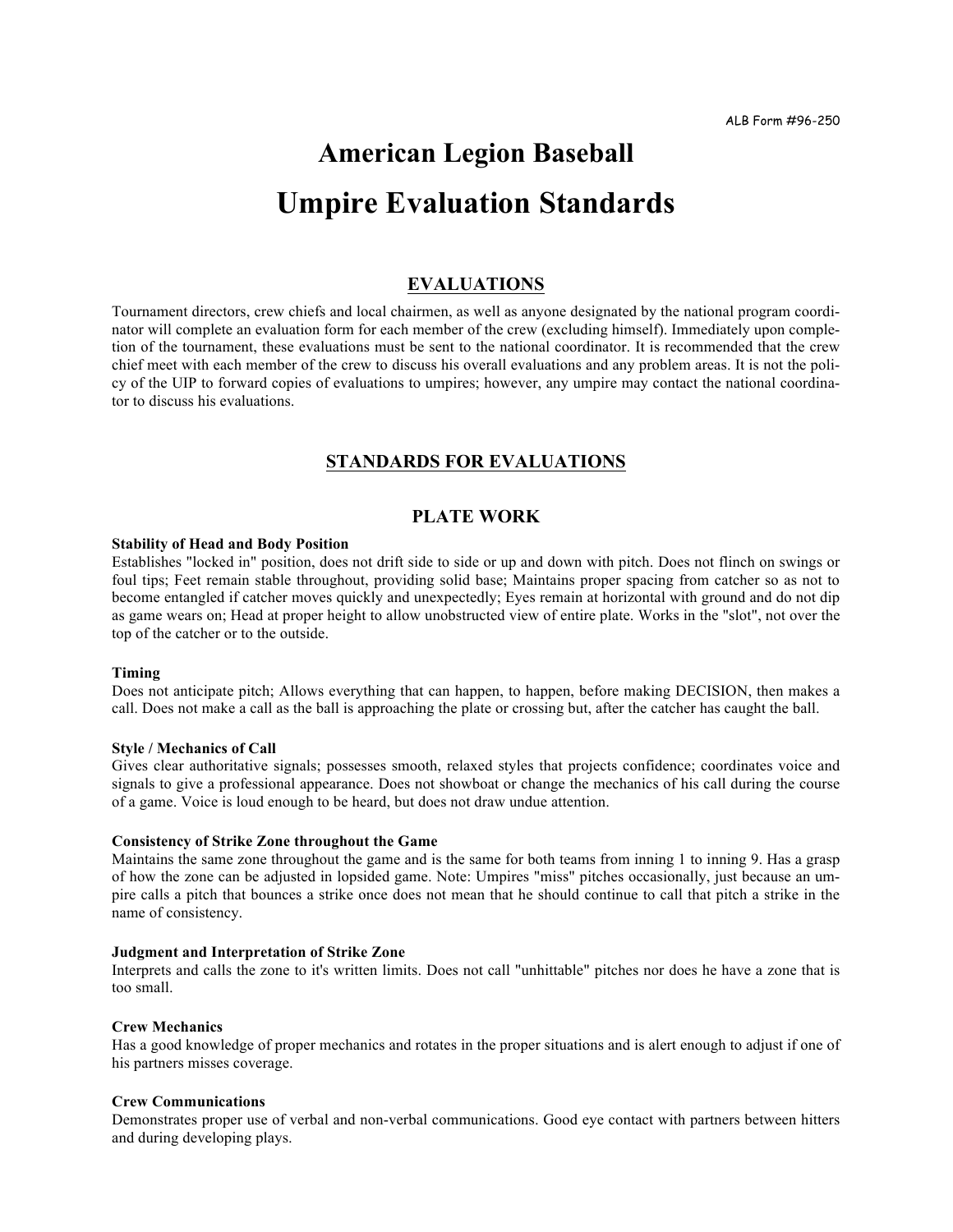# **BASE WORK**

#### **Style / Mechanics of Call**

Gives clear authoritative signals; possesses smooth, relaxed styles that project confidence; coordinates voice and signals to give a professional appearance. Does not showboat or change the mechanics of his call during the course of a game. Voice is loud enough to be heard, but does not draw undue attention.

#### **Timing**

Does not anticipate the play; allows everything that can happen, to happen, before making DECISION, not call. Allows play to sell itself.

#### **Judgment of Calls**

Is correct the vast majority of calls. Just plain gets the call right.

#### **Legion Mechanics**

Has a good knowledge of proper mechanics and rotates in the proper situations and is alert enough to adjust if one of his partners misses coverage. Read partners and fly balls well on outfield coverage and goes out as needed.

#### **Crew Communications**

Uses proper verbal and nonverbal communications. Establishes eye contact with partners between hitters and during developing plays.

#### **Reaction to Developing Plays**

Exhibits knowledge and perception of how play will develop through correctly anticipating where, how and the speed at which the play will occur.

# **GAME AND SITUATION MANAGEMENT**

#### **Policies and Procedures**

Adheres to all policies and procedures as outlined in the American Legion Baseball Umpire's Manual. **Understands and applies Official Baseball Playing Rules**

Adheres to and applies rules, accepted practices and interpretations detailed in the Official Baseball Rules Book. Does not confuse NCAA, HS Federation and Official Baseball Rules.

#### **Situation Management**

Is Umpire able to remain calm and handle irritated coaches as well as hostile fans?

# **EFFORT AND PROFESSIONALISM**

#### **Focus**

Consistent concentration on the crucial elements throughout the entire game. Includes being prepared for every pitch and play, and attention to developing plays and situations. Must possess an awareness of all that is going on within a game.

#### **Hustle**

Movement with a purpose during a play to get into *proper position* to cover plays. The distance to be covered by the umpire will often dictate the speed or method the umpire uses to get into position (i.e., running vs.. jogging). Walking on the field is not an acceptable technique unless the distance is so short that running is not practical (e.g., moving into position for a force play or steal play; going out on a short fly ball or line drive; etc.).

# **Temperament**

Displays a conscientious and earnest desire to carry out on-field duties. Exhibits posture that reflects interest in the game. It is taken for granted that during certain times in the game (between innings, pitching change, etc.) an umpire's posture can be more relaxed, but not to the extent that a complete disinterest in the game is exhibited.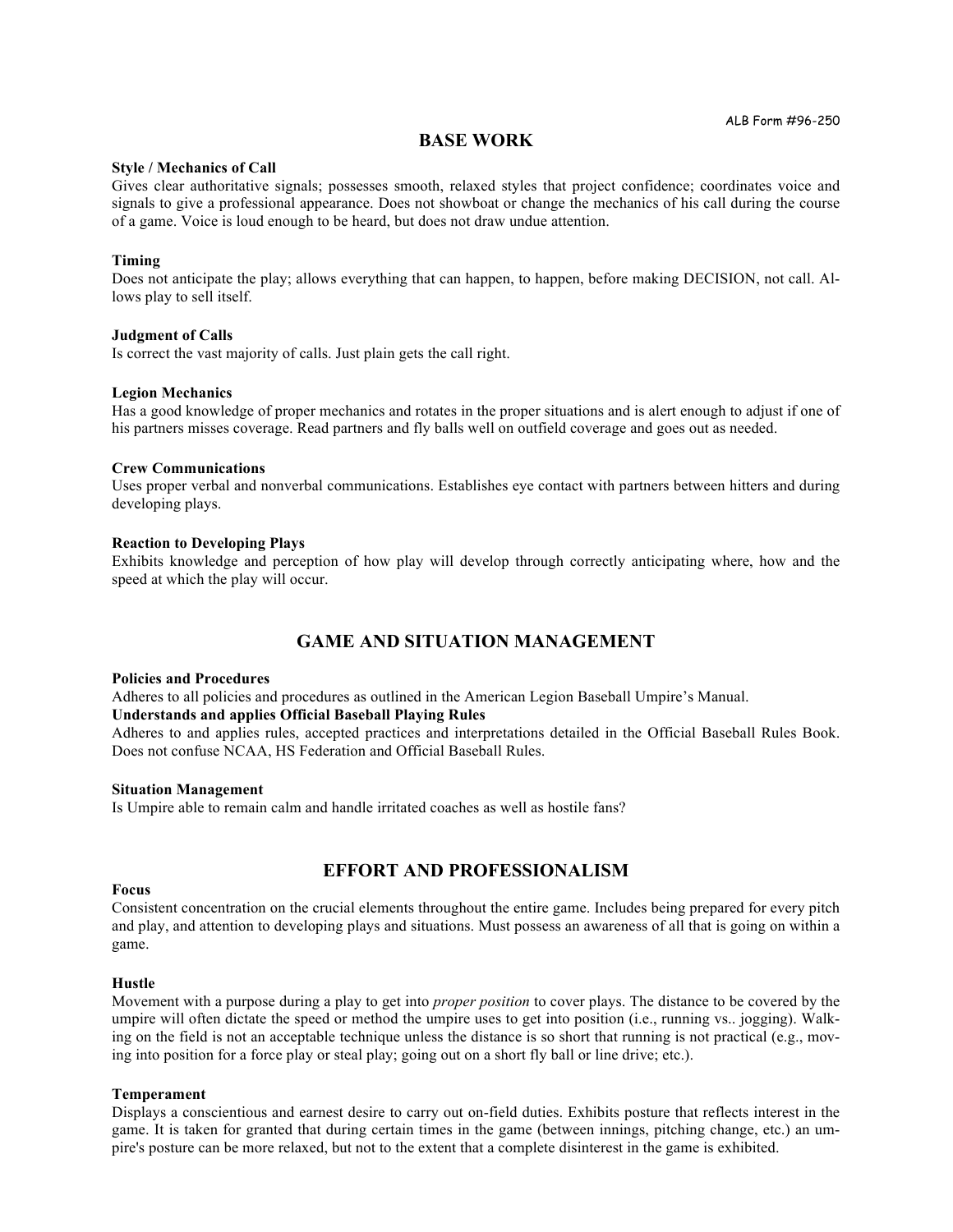# **Appearance**

Proper display of uniform and fit or athletic appearance within the uniform.

#### **Mobility**

Possesses physical ability to move into proper position on field.

# **Fraternization**

Avoids excessive, casual and/or unnecessary conversation with uniformed personnel or spectators during the game.

## **Off Field Character**

Is individual pleasure to be associated? Does individual create problems or potential problems with off duty demeanor?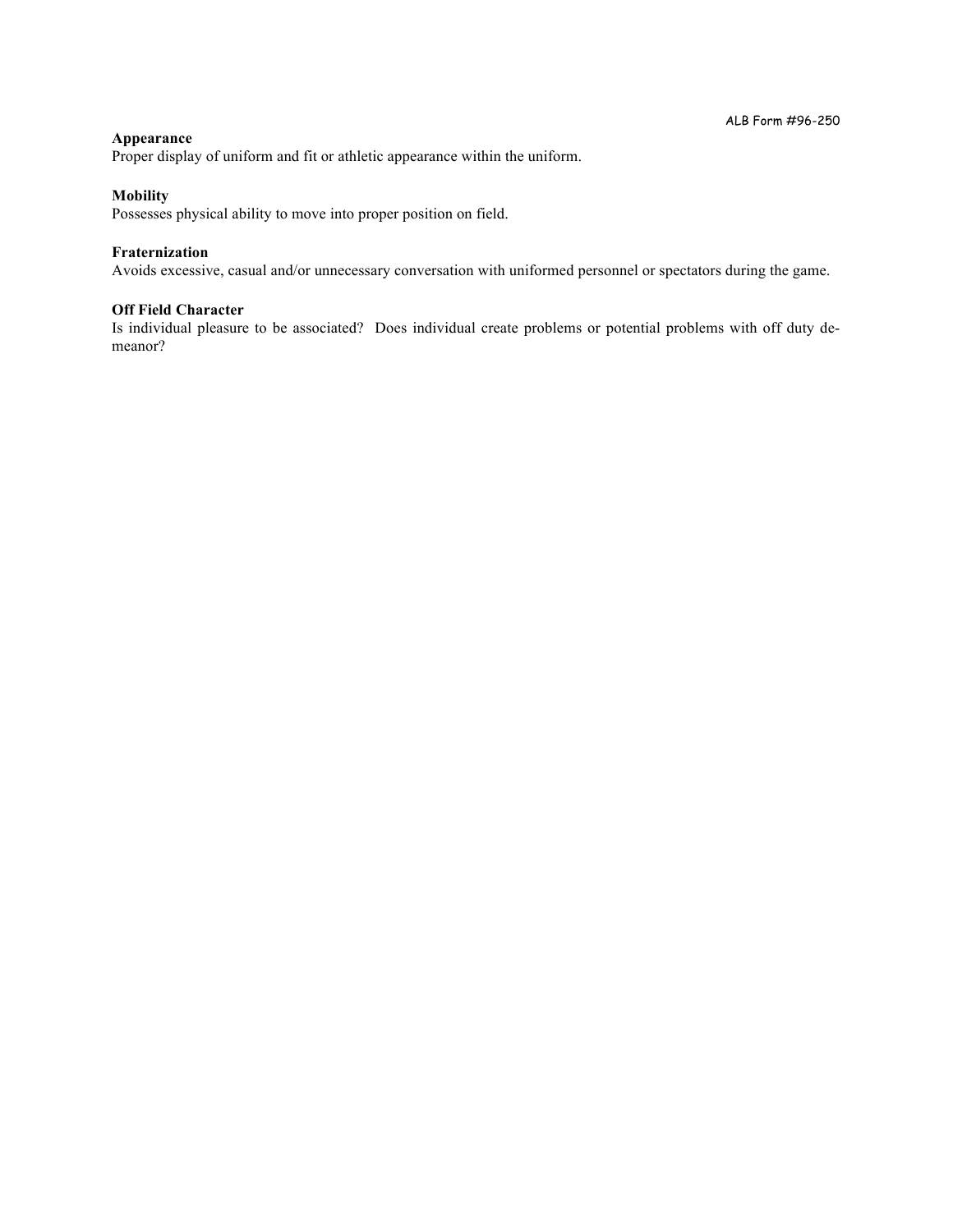ALB Form #96-250

# **UMPIRE EVALUATION FORM**

| Umpire                                                         |                        | 5 Outstanding                                                                                                                                                                       |                |                |   |
|----------------------------------------------------------------|------------------------|-------------------------------------------------------------------------------------------------------------------------------------------------------------------------------------|----------------|----------------|---|
| Evaluator                                                      |                        | <b>4 Above Standards</b><br><b>3 Meets Standards</b><br>2 Below Standards **<br>1 Unacceptable **<br>** Ratings of 2 or lower must be accom-<br>panied by comments on reverse side. |                |                |   |
| Stability of Head and Body Position<br>$\mathbf{1}$            |                        | 2                                                                                                                                                                                   | 3              | $\overline{4}$ | 5 |
| Timing                                                         | $1 \quad \blacksquare$ | $\overline{2}$                                                                                                                                                                      | 3 <sup>7</sup> | $\overline{4}$ | 5 |
| Style / Mechanics of calls<br>$\mathbf{1}$                     |                        | $\overline{2}$                                                                                                                                                                      | 3 <sup>7</sup> | $\overline{4}$ | 5 |
| Consistency of Strike Zone throughout the game<br>$\mathbf{1}$ |                        | $\overline{2}$                                                                                                                                                                      | 3 <sup>1</sup> | 4              | 5 |
| Judgment and Interpretation of Legion Strike Zone              | $1 \quad \Box$         | $\overline{2}$                                                                                                                                                                      | 3 <sup>1</sup> | 4              | 5 |
| Crew Mechanics<br>$\mathbf{1}$                                 |                        | $\overline{2}$                                                                                                                                                                      | 3 <sup>7</sup> | $\overline{4}$ | 5 |
| <b>Crew Communications</b><br>$\mathbf{1}$                     |                        | $\overline{2}$                                                                                                                                                                      | $3^{\circ}$    | 4              | 5 |
| Style / Mechanics of calls                                     | $1 \quad \Box$         | $\overline{2}$                                                                                                                                                                      | 3 <sup>7</sup> | 4              | 5 |
| Timing<br>$\mathbf{1}$                                         |                        | $\overline{2}$                                                                                                                                                                      | 3 <sup>7</sup> | 4              | 5 |
| Judgment calls<br>$\mathbf{1}$                                 |                        | $\overline{2}$                                                                                                                                                                      | 3 <sup>7</sup> | 4              | 5 |
| Mechanics                                                      | $1 \quad \Box$         | $\overline{2}$                                                                                                                                                                      | 3 <sup>7</sup> | 4              | 5 |
| Reaction to Development of Plays<br>$\mathbf{1}$               |                        | $\overline{2}$                                                                                                                                                                      | 3 <sup>7</sup> | $\overline{4}$ | 5 |
| Legion Policies & Procedures<br>$\mathbf{1}$                   |                        | $\overline{2}$                                                                                                                                                                      | 3 <sup>7</sup> | 4              | 5 |
| Legion "OBR": Playing Rules                                    | $1 \quad \blacksquare$ | $\overline{2}$                                                                                                                                                                      | 3 <sup>7</sup> | $\overline{4}$ | 5 |
| Situation Management / Ejections<br>$\mathbf{1}$               |                        | $\overline{2}$                                                                                                                                                                      | 3 <sup>7</sup> | 4              | 5 |
| Focus<br>$\mathbf{1}$                                          |                        | $\overline{2}$                                                                                                                                                                      | 3 <sup>1</sup> | $\overline{4}$ | 5 |
| Hustle                                                         | $1 \qquad \qquad$      | $\overline{2}$                                                                                                                                                                      | 3 <sup>7</sup> | 4              | 5 |
| Demeanor                                                       | $1 \quad \blacksquare$ | $\overline{2}$                                                                                                                                                                      | 3 <sup>7</sup> | 4              | 5 |
| Appearance                                                     | $\mathbf{1}$           | $\overline{2}$                                                                                                                                                                      | 3 <sup>1</sup> | 4              | 5 |
| $\mathbf{1}$<br>Mobility                                       |                        | $\overline{2}$                                                                                                                                                                      | 3 <sup>7</sup> | $\overline{4}$ | 5 |
| Fraternization<br>$\mathbf{1}$                                 |                        | $\overline{2}$                                                                                                                                                                      | $\overline{3}$ | 4              | 5 |